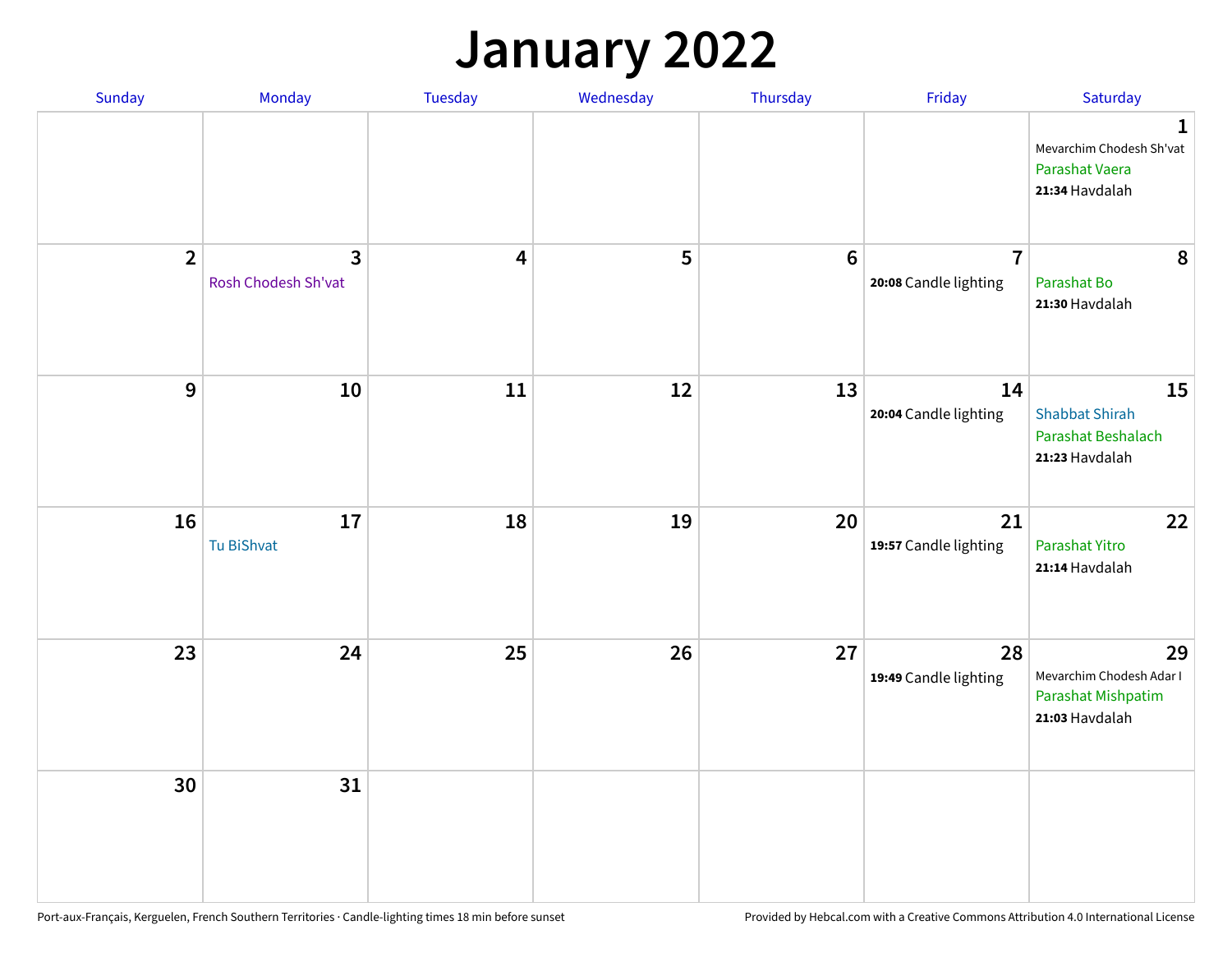# **February 2022**

| Sunday           | Monday         | Tuesday                             | Wednesday                             | Thursday | Friday                                           | Saturday                                                                                          |
|------------------|----------------|-------------------------------------|---------------------------------------|----------|--------------------------------------------------|---------------------------------------------------------------------------------------------------|
|                  |                | $\mathbf{1}$<br>Rosh Chodesh Adar I | $\overline{2}$<br>Rosh Chodesh Adar I | 3        | $\overline{\mathbf{4}}$<br>19:39 Candle lighting | $5\phantom{.0}$<br>Parashat Terumah<br>20:51 Havdalah                                             |
| $\boldsymbol{6}$ | $\overline{7}$ | 8                                   | $\mathbf 9$                           | 10       | 11<br>19:27 Candle lighting                      | 12<br>Parashat Tetzaveh<br>20:37 Havdalah                                                         |
| 13               | 14             | 15<br><b>Purim Katan</b>            | 16                                    | 17       | 18<br>19:15 Candle lighting                      | 19<br>Parashat Ki Tisa<br>20:23 Havdalah                                                          |
| 20               | 21             | 22                                  | 23                                    | 24       | 25<br>19:01 Candle lighting                      | 26<br><b>Shabbat Shekalim</b><br>Mevarchim Chodesh Adar II<br>Parashat Vayakhel<br>20:08 Havdalah |
| 27               | 28             |                                     |                                       |          |                                                  |                                                                                                   |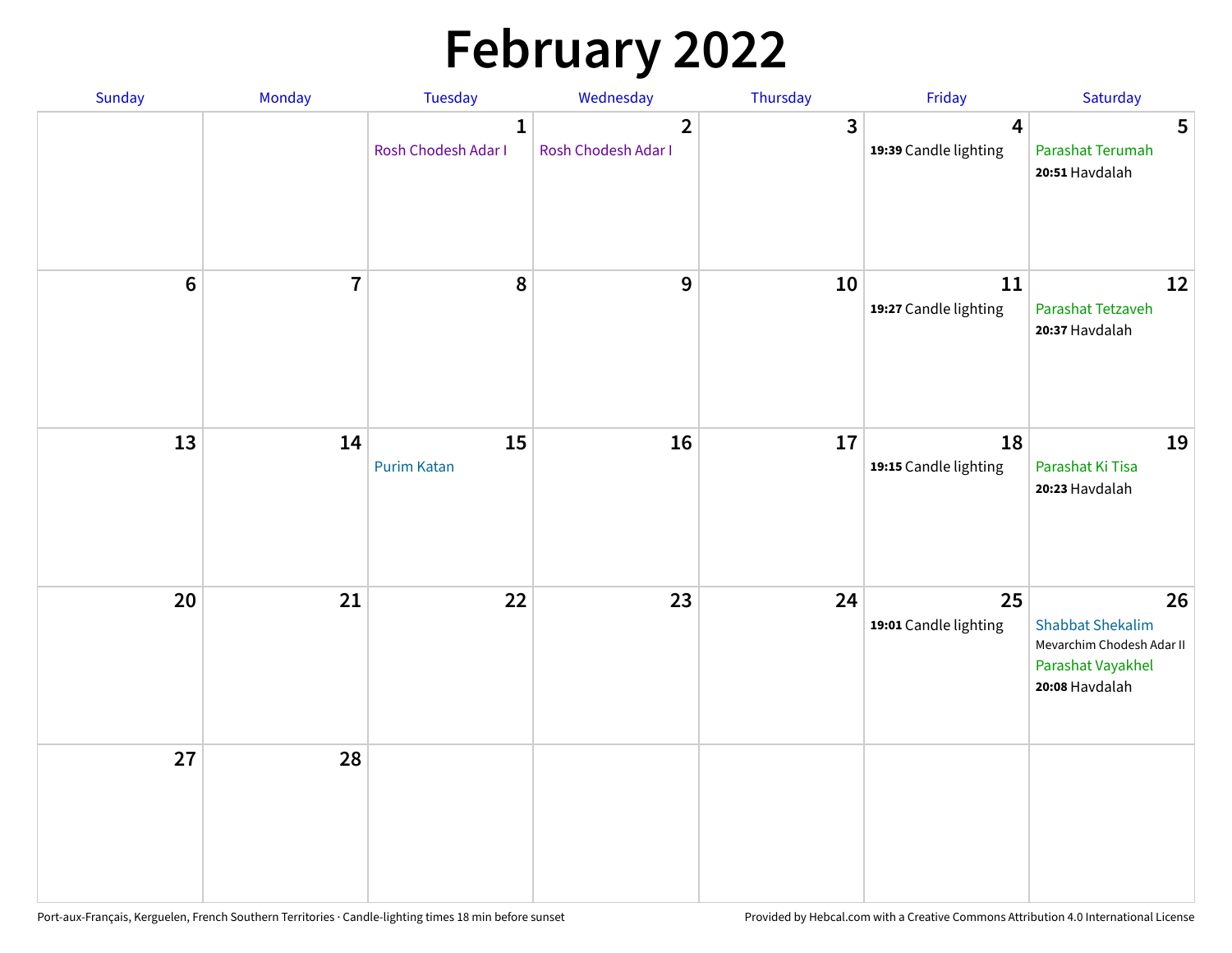## **March 2022**

| Sunday  | Monday         | Tuesday      | Wednesday                                                                                | Thursday                  | Friday                                              | Saturday                                                                                   |
|---------|----------------|--------------|------------------------------------------------------------------------------------------|---------------------------|-----------------------------------------------------|--------------------------------------------------------------------------------------------|
|         |                | $\mathbf{1}$ | $\overline{2}$                                                                           | 3<br>Rosh Chodesh Adar II | 4<br>Rosh Chodesh Adar II<br>18:47 Candle lighting  | 5<br>Parashat Pekudei<br>19:52 Havdalah                                                    |
| $\bf 6$ | $\overline{7}$ | 8            | 9                                                                                        | 10                        | 11<br>18:32 Candle lighting                         | 12<br><b>Shabbat Zachor</b><br>Parashat Vayikra<br>19:37 Havdalah                          |
| 13      | 14             | 15           | 16<br>04:38 Fast begins<br><b>Ta'anit Esther</b><br>19:19 Fast ends<br><b>Erev Purim</b> | 17<br>Purim               | 18<br><b>Shushan Purim</b><br>18:18 Candle lighting | 19<br>Parashat Tzav<br>19:21 Havdalah                                                      |
| 20      | 21             | 22           | 23                                                                                       | 24                        | 25<br>18:03 Candle lighting                         | 26<br><b>Shabbat Parah</b><br>Mevarchim Chodesh Nisan<br>Parashat Shmini<br>19:06 Havdalah |
| 27      | 28             | 29           | 30                                                                                       | 31                        |                                                     |                                                                                            |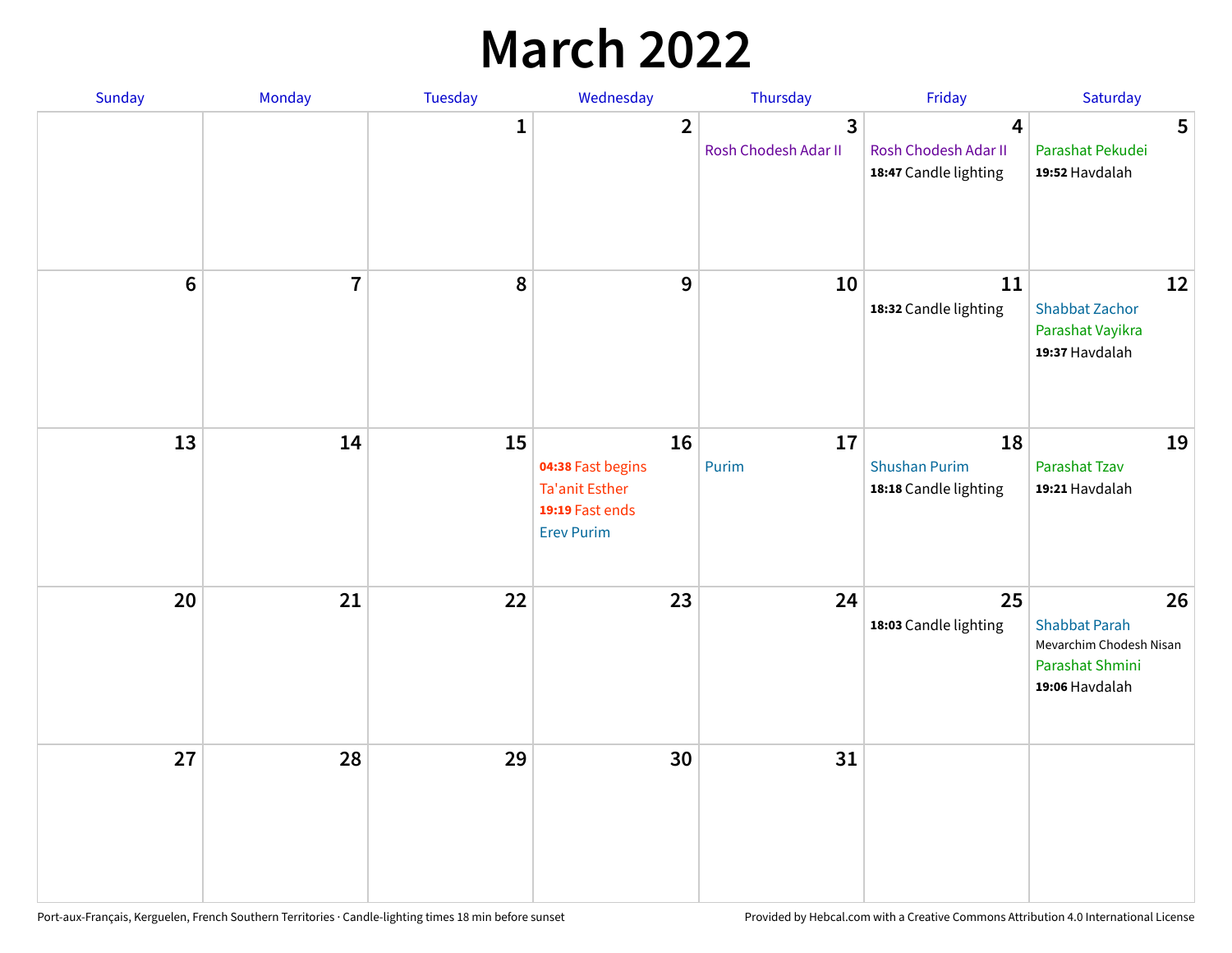# **April 2022**

| Sunday                                   | Monday                  | <b>Tuesday</b>         | Wednesday             | Thursday                                        | Friday                                                                                            | Saturday                                                                                            |
|------------------------------------------|-------------------------|------------------------|-----------------------|-------------------------------------------------|---------------------------------------------------------------------------------------------------|-----------------------------------------------------------------------------------------------------|
|                                          |                         |                        |                       |                                                 | $\mathbf{1}$<br>17:48 Candle lighting                                                             | $\mathbf{2}$<br><b>Shabbat HaChodesh</b><br>Rosh Chodesh Nisan<br>Parashat Tazria<br>18:51 Havdalah |
| 3                                        | 4                       | 5                      | $6\phantom{1}6$       | $\overline{7}$                                  | 8<br>17:33 Candle lighting                                                                        | 9<br><b>Shabbat HaGadol</b><br>Parashat Metzora<br>18:37 Havdalah                                   |
| 10                                       | 11<br>Yom HaAliyah      | 12                     | 13                    | 14                                              | 15<br>05:25 Fast begins<br><b>Ta'anit Bechorot</b><br><b>Erev Pesach</b><br>17:19 Candle lighting | 16<br>Pesach I<br>18:24 Candle lighting                                                             |
| 17<br><b>Pesach II</b><br>18:22 Havdalah | 18<br>Pesach III (CH"M) | 19<br>Pesach IV (CH"M) | 20<br>Pesach V (CH"M) | 21<br>Pesach VI (CH"M)<br>17:08 Candle lighting | 22<br><b>Pesach VII</b><br>17:06 Candle lighting                                                  | 23<br><b>Pesach VIII</b><br>18:11 Havdalah                                                          |
| 24                                       | 25                      | 26                     | 27                    | 28<br>Yom HaShoah                               | 29<br>16:53 Candle lighting                                                                       | 30<br>Mevarchim Chodesh Iyyar<br>Parashat Achrei Mot<br>17:59 Havdalah                              |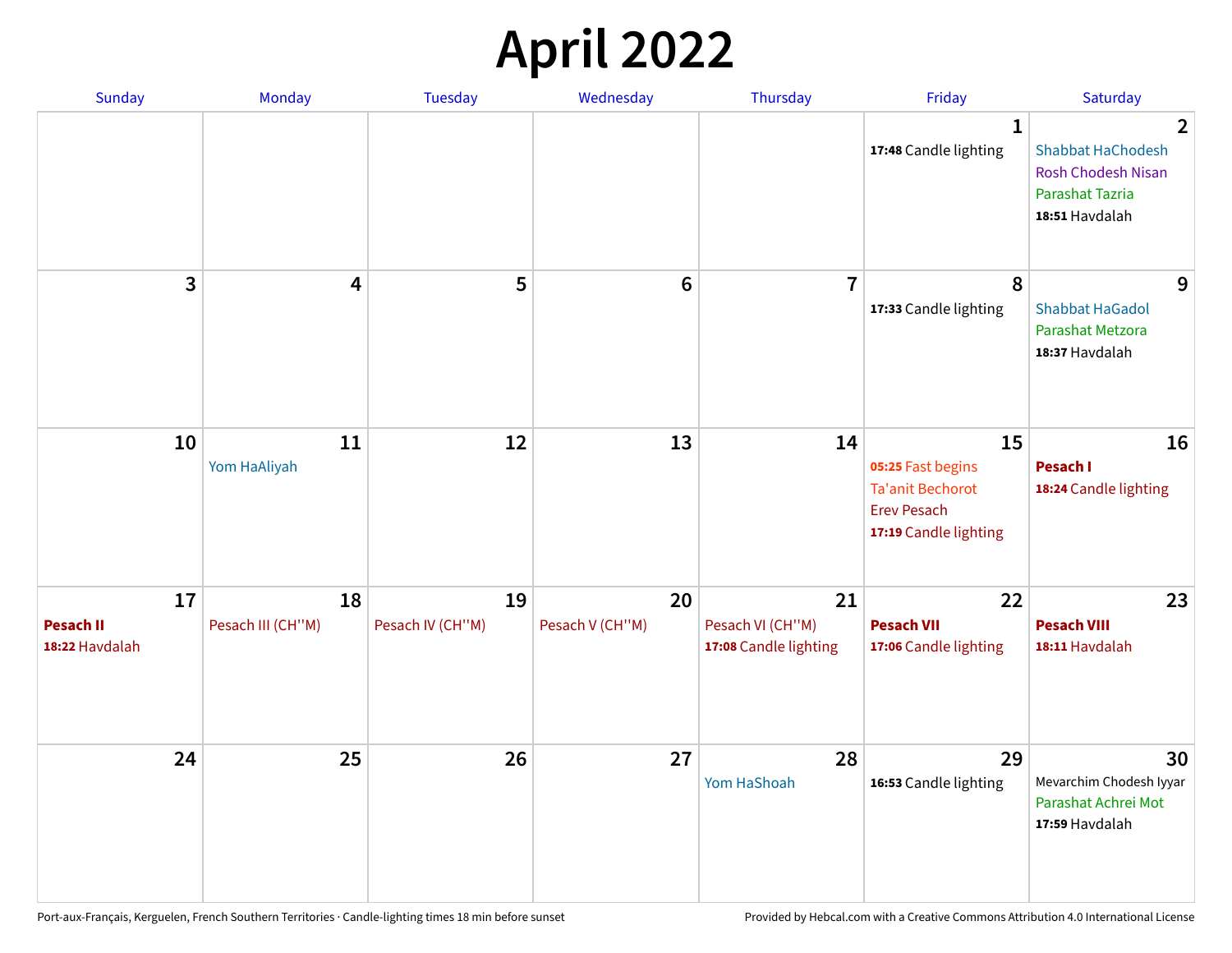## **May 2022**

| Sunday                  | Monday                               | Tuesday                         | Wednesday          | Thursday            | Friday                                  | Saturday                                                               |
|-------------------------|--------------------------------------|---------------------------------|--------------------|---------------------|-----------------------------------------|------------------------------------------------------------------------|
| 1<br>Rosh Chodesh Iyyar | $\overline{2}$<br>Rosh Chodesh Iyyar | 3                               | 4<br>Yom HaZikaron | 5<br>Yom HaAtzma'ut | $6\phantom{1}$<br>16:42 Candle lighting | $\overline{\mathbf{7}}$<br>Parashat Kedoshim<br>17:49 Havdalah         |
| 8                       | $\mathbf{9}$                         | 10                              | 11                 | 12                  | 13<br>16:31 Candle lighting             | 14<br>Parashat Emor<br>17:40 Havdalah                                  |
| 15<br>Pesach Sheni      | 16                                   | 17                              | 18                 | 19<br>Lag BaOmer    | 20<br>16:23 Candle lighting             | 21<br>Parashat Behar<br>17:32 Havdalah                                 |
| 22                      | 23                                   | 24                              | 25                 | 26                  | 27<br>16:16 Candle lighting             | 28<br>Mevarchim Chodesh Sivan<br>Parashat Bechukotai<br>17:27 Havdalah |
| 29<br>Yom Yerushalayim  | 30                                   | 31<br><b>Rosh Chodesh Sivan</b> |                    |                     |                                         |                                                                        |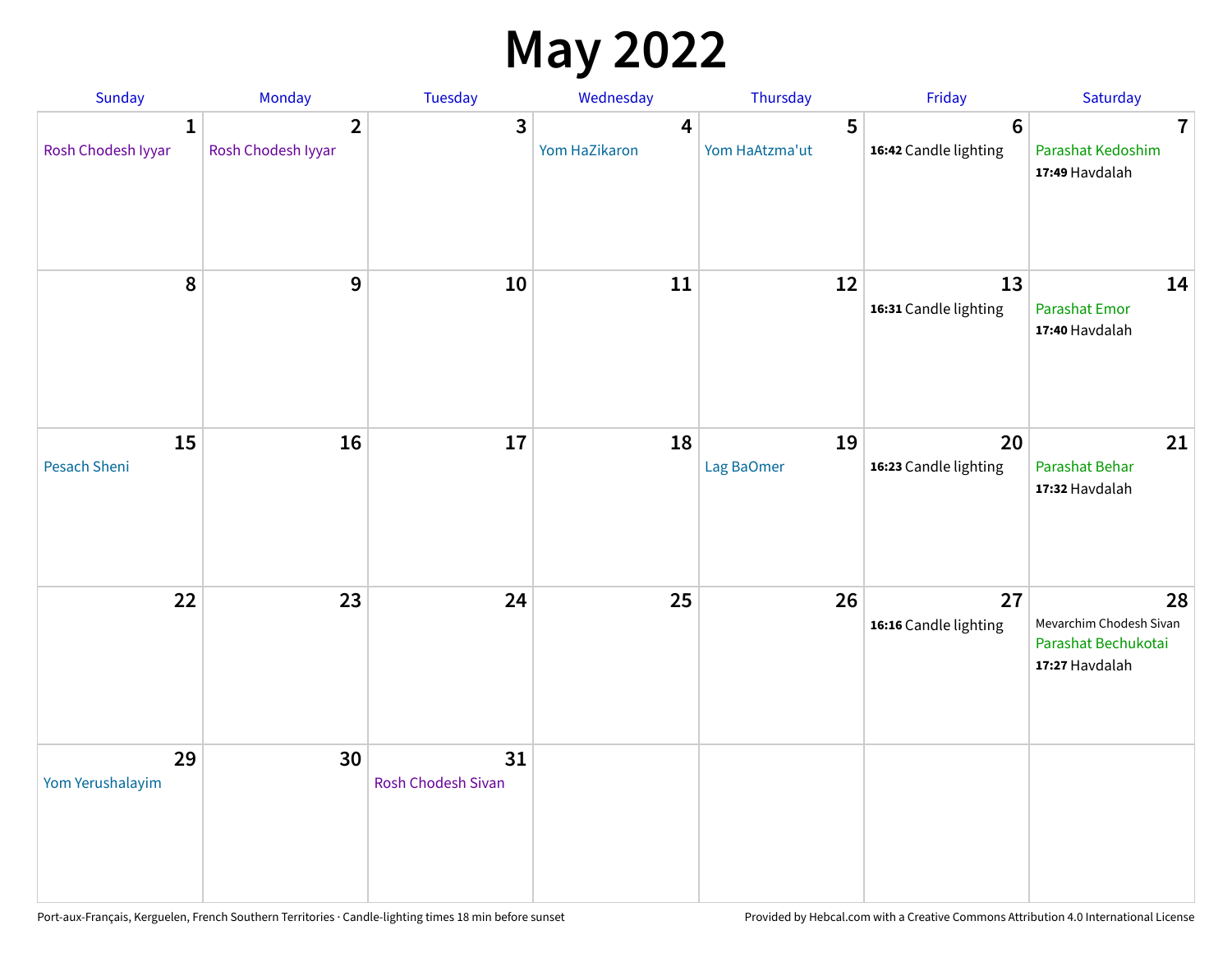#### **June 2022**

| Sunday                                         | Monday                                         | Tuesday        | Wednesday                       | Thursday                        | Friday                      | Saturday                                                               |
|------------------------------------------------|------------------------------------------------|----------------|---------------------------------|---------------------------------|-----------------------------|------------------------------------------------------------------------|
|                                                |                                                |                | 1                               | $\overline{2}$                  | 3<br>16:11 Candle lighting  | 4<br><b>Erev Shavuot</b><br>Parashat Bamidbar<br>17:23 Candle lighting |
| 5<br><b>Shavuot I</b><br>17:22 Candle lighting | $\bf 6$<br><b>Shavuot II</b><br>17:22 Havdalah | $\overline{7}$ | 8                               | 9                               | 10<br>16:08 Candle lighting | 11<br>Parashat Nasso<br>17:21 Havdalah                                 |
| 12                                             | 13                                             | 14             | 15                              | 16                              | 17<br>16:07 Candle lighting | 18<br>Parashat Beha'alotcha<br>17:21 Havdalah                          |
| 19                                             | 20                                             | 21             | 22                              | 23                              | 24<br>16:08 Candle lighting | 25<br>Mevarchim Chodesh Tamuz<br>Parashat Sh'lach<br>17:22 Havdalah    |
| 26                                             | 27                                             | 28             | 29<br><b>Rosh Chodesh Tamuz</b> | 30<br><b>Rosh Chodesh Tamuz</b> |                             |                                                                        |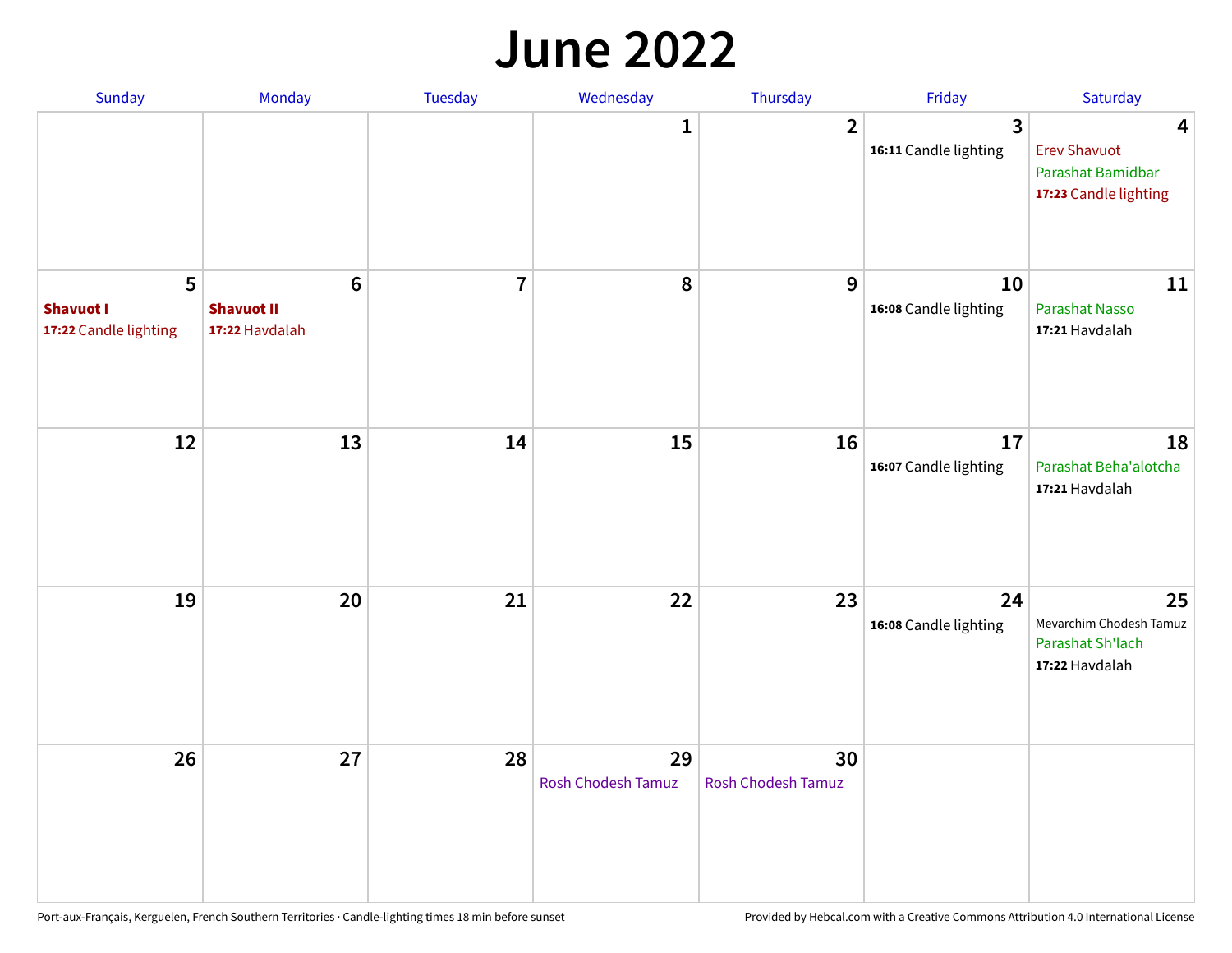## **July 2022**

| Sunday                                                           | Monday                  | Tuesday | Wednesday      | Thursday       | Friday                                         | Saturday                                                                |
|------------------------------------------------------------------|-------------------------|---------|----------------|----------------|------------------------------------------------|-------------------------------------------------------------------------|
|                                                                  |                         |         |                |                | $\mathbf{1}$<br>16:12 Candle lighting          | $\overline{2}$<br>Parashat Korach<br>17:26 Havdalah                     |
| $\mathbf{3}$                                                     | $\overline{\mathbf{4}}$ | 5       | $6\phantom{1}$ | $\overline{7}$ | $\boldsymbol{8}$<br>16:17 Candle lighting      | 9<br><b>Parashat Chukat</b><br>17:31 Havdalah                           |
| 10                                                               | 11                      | 12      | 13             | 14             | 15<br>16:24 Candle lighting                    | 16<br>Parashat Balak<br>17:37 Havdalah                                  |
| 17<br>06:24 Fast begins<br><b>Tzom Tammuz</b><br>17:28 Fast ends | 18                      | 19      | $20\,$         | 21             | 22<br>16:32 Candle lighting                    | 23<br>Mevarchim Chodesh Av<br><b>Parashat Pinchas</b><br>17:44 Havdalah |
| 24                                                               | 25                      | 26      | 27             | 28             | 29<br>Rosh Chodesh Av<br>16:40 Candle lighting | 30<br>Parashat Matot-Masei<br>17:51 Havdalah                            |
| 31                                                               |                         |         |                |                |                                                |                                                                         |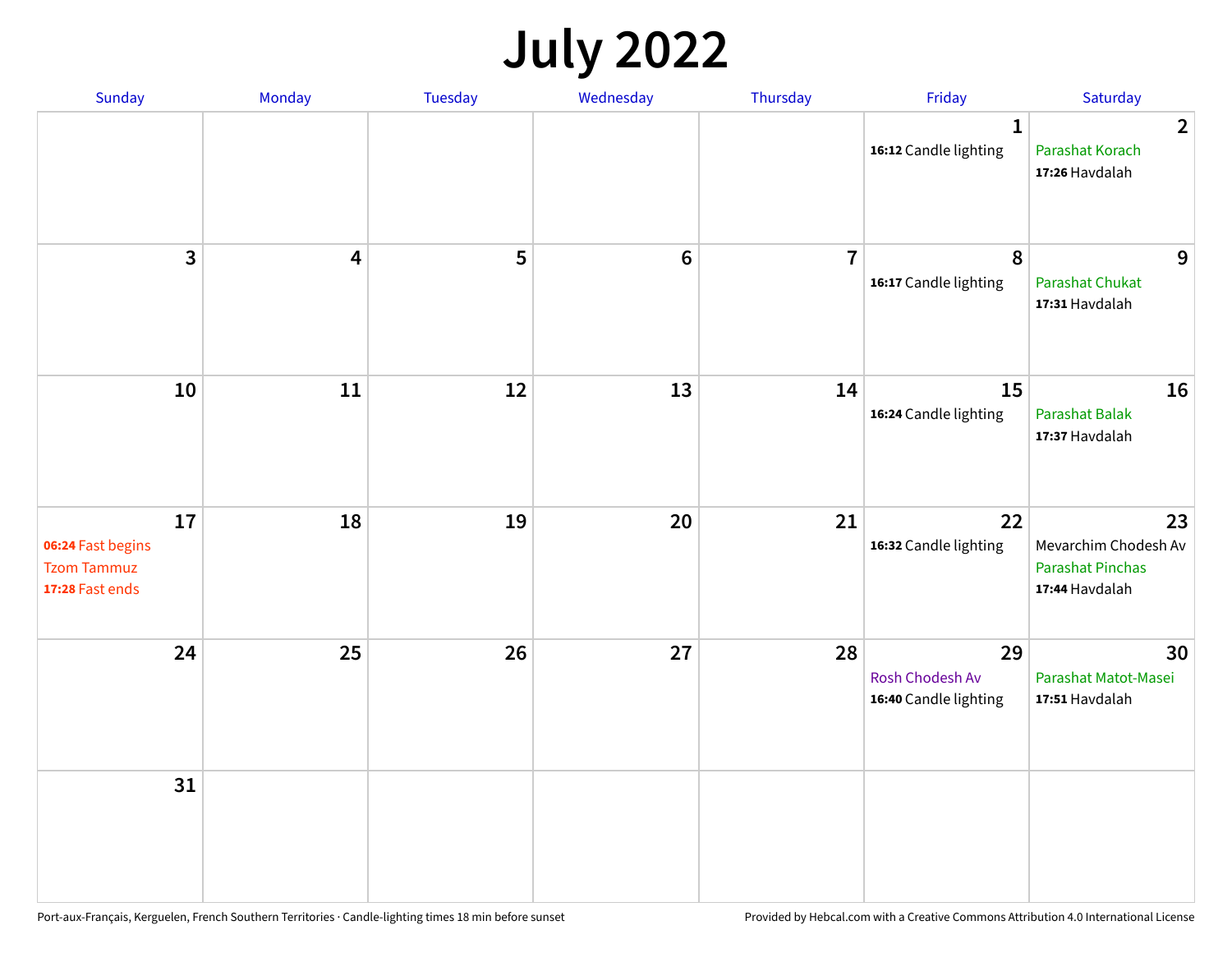## **August 2022**

| Sunday                                                      | Monday       | Tuesday      | Wednesday | Thursday | Friday                                 | Saturday                                                                                                                       |
|-------------------------------------------------------------|--------------|--------------|-----------|----------|----------------------------------------|--------------------------------------------------------------------------------------------------------------------------------|
|                                                             | $\mathbf{1}$ | $\mathbf{2}$ | 3         | 4        | 5<br>16:49 Candle lighting             | $6\phantom{1}6$<br><b>Shabbat Chazon</b><br>17:09 Fast begins<br>Erev Tish'a B'Av<br><b>Parashat Devarim</b><br>18:00 Havdalah |
| $\overline{7}$<br>Tish'a B'Av (observed)<br>17:52 Fast ends | $\pmb{8}$    | 9            | 10        | 11       | 12<br>Tu B'Av<br>16:59 Candle lighting | 13<br><b>Shabbat Nachamu</b><br>Parashat Vaetchanan<br>18:08 Havdalah                                                          |
| 14                                                          | 15           | 16           | 17        | 18       | 19<br>17:09 Candle lighting            | 20<br>Mevarchim Chodesh Elul<br>Parashat Eikev<br>18:17 Havdalah                                                               |
| 21                                                          | 22           | 23           | 24        | 25       | 26<br>17:19 Candle lighting            | 27<br>Rosh Chodesh Elul<br>Parashat Re'eh<br>18:27 Havdalah                                                                    |
| 28<br>Rosh Hashana LaBehemot<br>Rosh Chodesh Elul           | 29           | 30           | 31        |          |                                        |                                                                                                                                |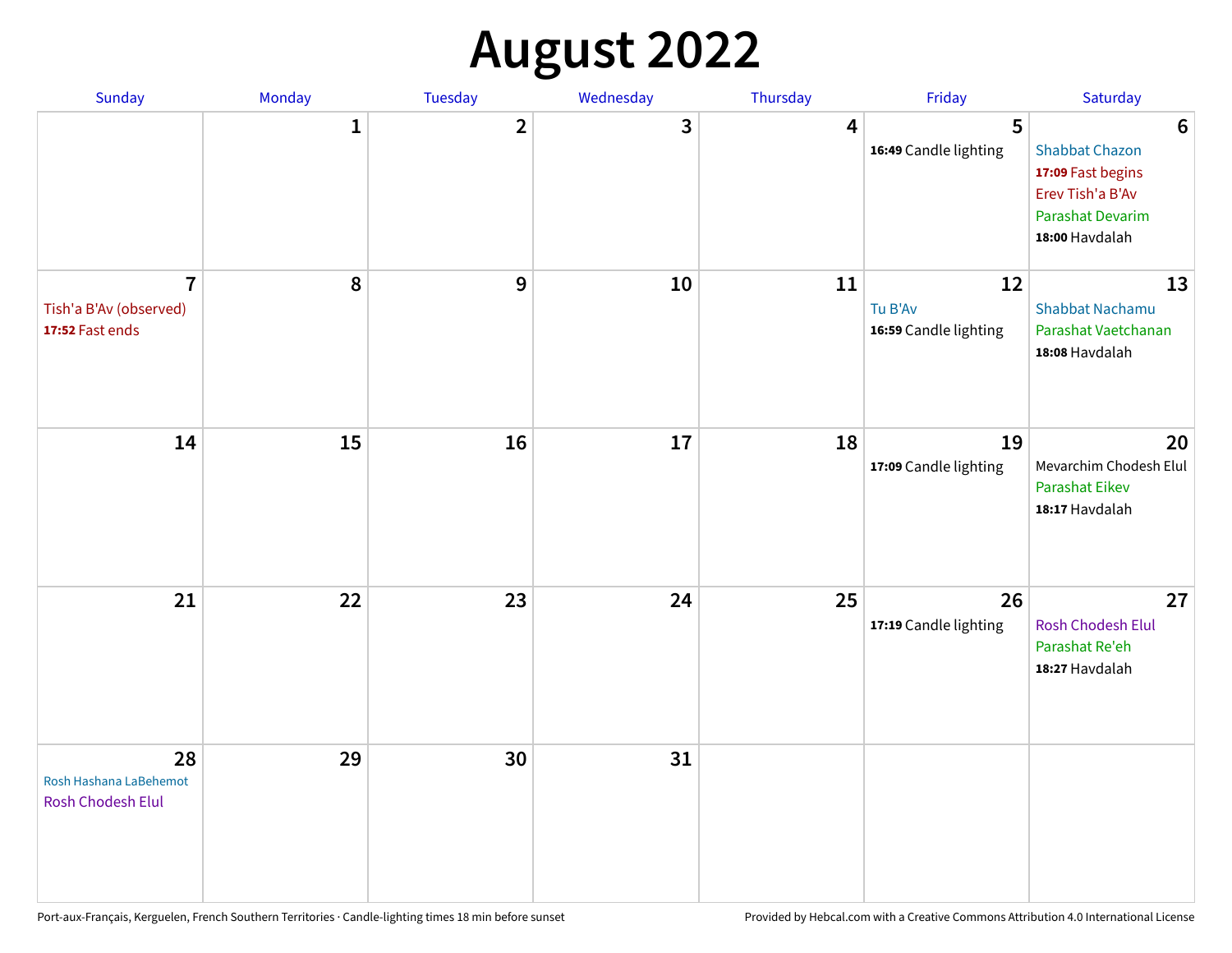## **September 2022**

| Sunday                                           | Monday                                           | <b>Tuesday</b>                                 | Wednesday                                                          | Thursday    | Friday                                  | Saturday                                                  |
|--------------------------------------------------|--------------------------------------------------|------------------------------------------------|--------------------------------------------------------------------|-------------|-----------------------------------------|-----------------------------------------------------------|
|                                                  |                                                  |                                                |                                                                    | $\mathbf 1$ | $\overline{2}$<br>17:29 Candle lighting | 3<br><b>Parashat Shoftim</b><br>18:36 Havdalah            |
| 4                                                | 5                                                | $6\phantom{1}6$                                | $\overline{\mathbf{7}}$                                            | 8           | 9<br>17:39 Candle lighting              | 10<br>Parashat Ki Teitzei<br>18:46 Havdalah               |
| 11                                               | 12                                               | 13                                             | 14                                                                 | 15          | 16<br>17:49 Candle lighting             | 17<br>Leil Selichot<br>Parashat Ki Tavo<br>18:56 Havdalah |
| 18                                               | 19                                               | 20                                             | 21                                                                 | 22          | 23<br>17:59 Candle lighting             | 24<br>Parashat Nitzavim<br>19:06 Havdalah                 |
| 25<br>Erev Rosh Hashana<br>18:02 Candle lighting | 26<br>Rosh Hashana 5783<br>19:10 Candle lighting | 27<br><b>Rosh Hashana II</b><br>19:11 Havdalah | 28<br>04:20 Fast begins<br><b>Tzom Gedaliah</b><br>19:04 Fast ends | 29          | 30<br>18:09 Candle lighting             |                                                           |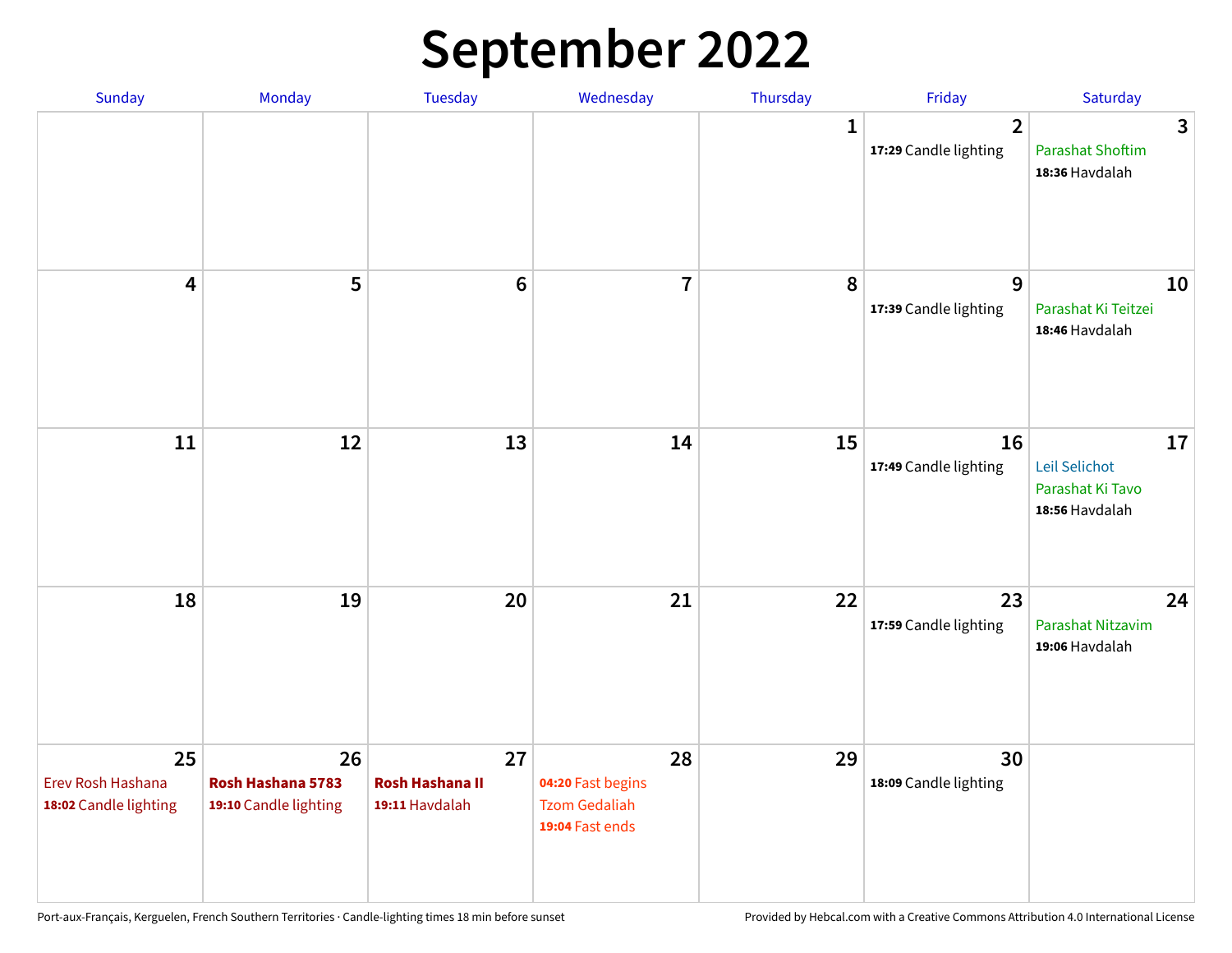## **October 2022**

| <b>Sunday</b>                                            | Monday                                               | <b>Tuesday</b>                                                             | Wednesday                                | Thursday               | Friday                                         | Saturday                                                                       |
|----------------------------------------------------------|------------------------------------------------------|----------------------------------------------------------------------------|------------------------------------------|------------------------|------------------------------------------------|--------------------------------------------------------------------------------|
|                                                          |                                                      |                                                                            |                                          |                        |                                                | 1<br><b>Shabbat Shuva</b><br>Parashat Vayeilech<br>19:17 Havdalah              |
| $\overline{2}$                                           | 3                                                    | $\overline{\mathbf{4}}$<br><b>Erev Yom Kippur</b><br>18:15 Candle lighting | 5<br><b>Yom Kippur</b><br>19:24 Havdalah | $6\phantom{1}6$        | $\overline{7}$<br>18:20 Candle lighting        | 8<br>Parashat Ha'Azinu<br>19:29 Havdalah                                       |
| 9<br><b>Erev Sukkot</b><br>18:23 Candle lighting         | 10<br>Sukkot I<br>19:32 Candle lighting              | 11<br><b>Sukkot II</b><br>19:34 Havdalah                                   | 12<br>Sukkot III (CH"M)                  | 13<br>Sukkot IV (CH"M) | 14<br>Sukkot V (CH"M)<br>18:31 Candle lighting | 15<br>Sukkot VI (CH"M)<br>19:41 Havdalah                                       |
| 16<br>Sukkot VII (Hoshana Raba)<br>18:34 Candle lighting | 17<br><b>Shmini Atzeret</b><br>19:44 Candle lighting | 18<br><b>Simchat Torah</b><br>19:46 Havdalah                               | 19                                       | 20                     | 21<br>18:42 Candle lighting                    | 22<br>Mevarchim Chodesh Cheshvan<br><b>Parashat Bereshit</b><br>19:53 Havdalah |
| 23                                                       | 24                                                   | 25<br>Rosh Chodesh Cheshvan                                                | 26<br>Rosh Chodesh Cheshvan              | 27                     | 28<br>18:53 Candle lighting                    | 29<br>Parashat Noach<br>20:07 Havdalah                                         |
| 30                                                       | 31                                                   |                                                                            |                                          |                        |                                                |                                                                                |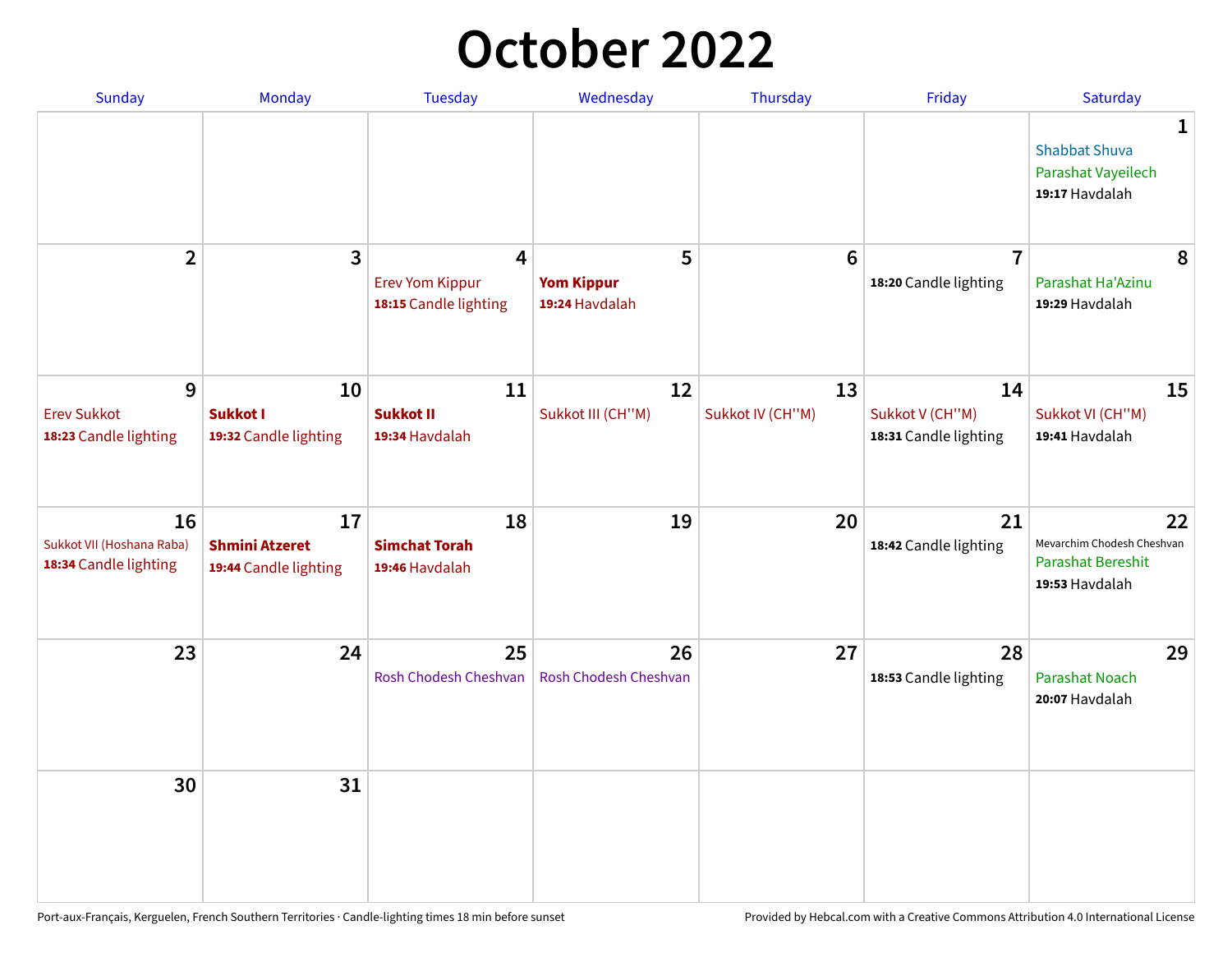#### **November 2022**

| Sunday           | Monday         | <b>Tuesday</b>                                 | Wednesday        | Thursday                  | Friday                                                    | Saturday                                                                 |
|------------------|----------------|------------------------------------------------|------------------|---------------------------|-----------------------------------------------------------|--------------------------------------------------------------------------|
|                  |                | $\mathbf{1}$<br>Yom HaAliyah School Observance | $\overline{2}$   | $\overline{3}$            | $\overline{\mathbf{4}}$<br>19:05 Candle lighting          | $5\phantom{.0}$<br>Parashat Lech-Lecha<br>20:20 Havdalah                 |
| $\boldsymbol{6}$ | $\overline{7}$ | 8                                              | $\boldsymbol{9}$ | 10                        | 11<br>19:17 Candle lighting                               | 12<br>Parashat Vayera<br>20:34 Havdalah                                  |
| 13               | 14             | 15                                             | 16               | 17                        | 18<br>19:28 Candle lighting                               | 19<br>Mevarchim Chodesh Kislev<br>Parashat Chayei Sara<br>20:48 Havdalah |
| 20               | 21             | 22                                             | 23<br>Sigd       | 24<br>Rosh Chodesh Kislev | 25<br><b>Rosh Chodesh Kislev</b><br>19:39 Candle lighting | 26<br>Parashat Toldot<br>21:01 Havdalah                                  |
| 27               | 28             | 29                                             | 30               |                           |                                                           |                                                                          |